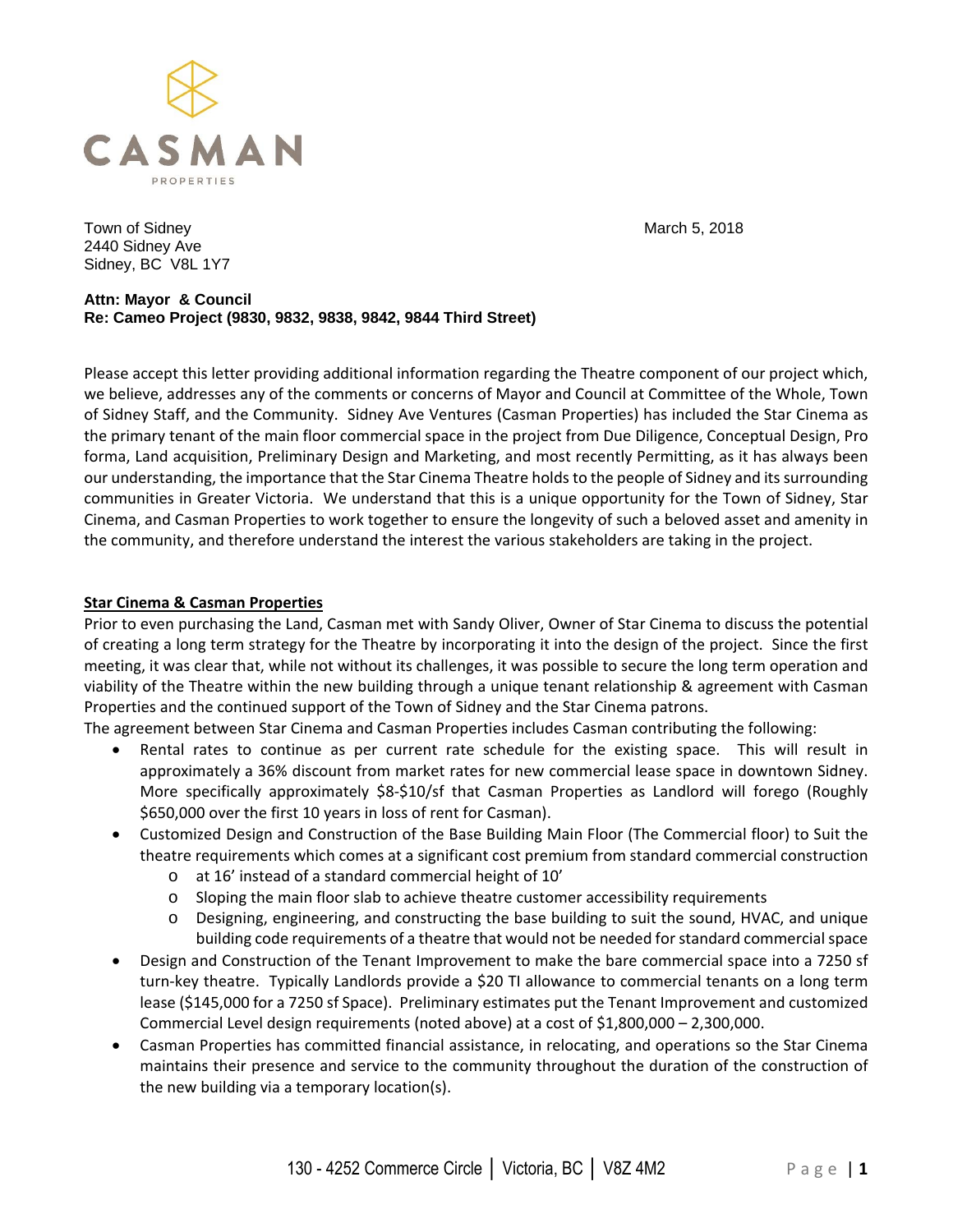#### **The Town of Sidney and Casman Properties**

Casman Properties is committed to providing a project which meets the goals of Sidney that have been clearly laid out in the OCP and LAP, first of which is "*Facilitate the development of Sidney's downtown / downtown waterfront areas as a vibrant and sustainable community where people can live, work and play*". Cameo offers all three in one unique property.

Here are a list of just some of what the Cameo project offers to help Sidney achieve the goals and intentions of the Downtown Sidney Local Area Plan:

- promote a sustainable and lively downtown
- Strengthen and diversify the local economy through the support of local business
- Establish a range of residential uses to ensure diversity of choice and to bring people and activity to the area
- Encourage mixed use development that provides a range of services and facilities that promote an active day and night time environment
- Promote the downtown as a place for families. (5 Three bedroom units are located on the second floor)
- establishment of through block pathways

For the extensive costs of the Theatre to be absorbed by the project and still maintain the viability for Casman to be able to proceed with the Theatre in the project as designed, the following is necessary:

- The development is proposed to have a Floor Area Ratio (FAR) of 3.39 which is over the maximum permitted density of 3.0 FAR in the C1 zone however the additional density is to allow for the 7,250 sf movie theatre in the ground floor of the development. The exclusion of the theatre from the FAR calculation would bring the FAR for the proposed development to 2.98, which is within the range of bonus density for the C1 zone.
- Variances are requested to relax the height and number ofstoreys of the building, of which, are supported in the Official Community Plan
- Maintain the variance granted to the 5,000sf Theatre for the past 20 years in which there was no parking required/provided. This variance would result in the Town of Sidney not requiring the \$10,000/ pay‐in‐ lieu per stall for the 29 stalls that have never been required of the Theatre. We are asking to maintain the status quo on the first 5,000 square feet of theatre space, and therefore this not being subject to the 10,000/stall pay in lieu. This variance is critical to the financial viability of the project and moreover, maintaining the theatre in the project.
	- $\circ$  Please note that Casman is not asking for any variance for the payment for the additional 7 + 4 spaces and will be paying the \$110,000.
	- o We understand that there is much discussion surrounding the topic of Parking in Sidney, however we believe that the support for the Theatre's longevity, and moreover the potential loss of the theatre in the community if a financially viable project cannot be agreed upon, will put into perspective the reasonableness of the request to not require the project to pay the \$290,000 and maintain the current variance of the 29 stalls. We therefore propose that Casman Properties & Star Cinema hold an Open House in the near future to formally gather input from the members of the community regarding this.
- Please note: The caveat on the land that will indicate that the space be used for a Theatre further ensures the longevity of the Theatre. This also reduces the commercial market value of the Theatre specific property (in comparison to standard commercial space such as the other CRUs in the building). The reduction in commercial base value due to this caveat is an estimated \$500,000+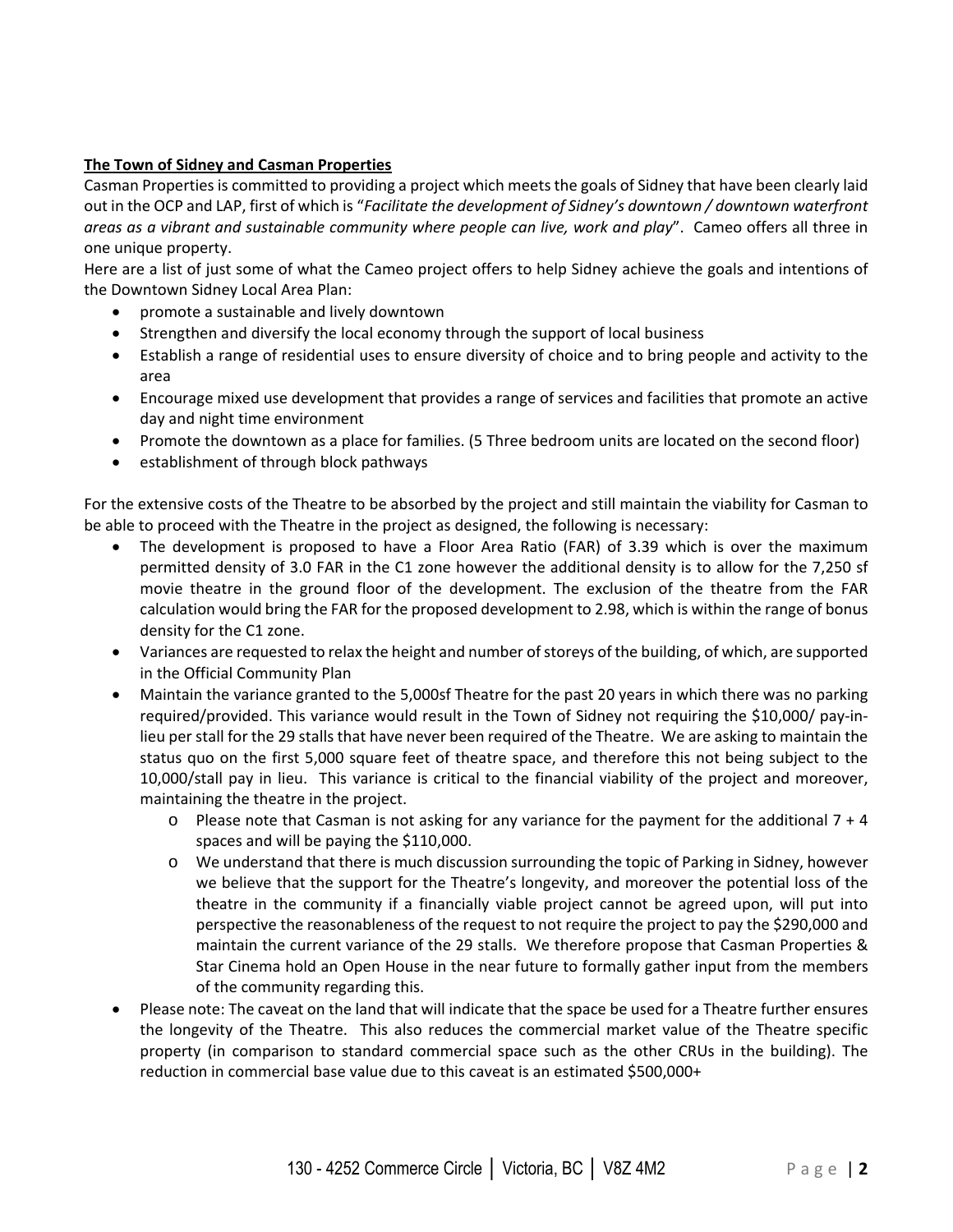#### **Star Cinema and the Community**

During the Committee of the Whole on January 15<sup>th</sup>, 2018, there was much discussion and comment regarding the increase in theatre size from current, addition of a third screen, and the long term financial viability of Star Cinema in the new space. Casman Properties has gone through Star Cinemas last 5 years of audited financials and is comfortable that with the unique Landlord/Tenant agreement and facility (detailed above) Casman is offering, Star Cinema will be a part of Sidney's Business Community for many years to come. Star Cinema has provided an excellent document which covers all aspects of their business and what this new theatre facility means for them in their business, and them in the Community. See Enclosed.

As illustrated, Casman Properties and Star Cinema have taken all aspects of the business case, building design, and Town of Sidney goals and requirements into consideration from the project's inception. We look forward to continuing on in the process with you.

Sincerely,

Margin Shendhak

Margie Shenduk Director of Operations Casman Properties mshenduk@casman.net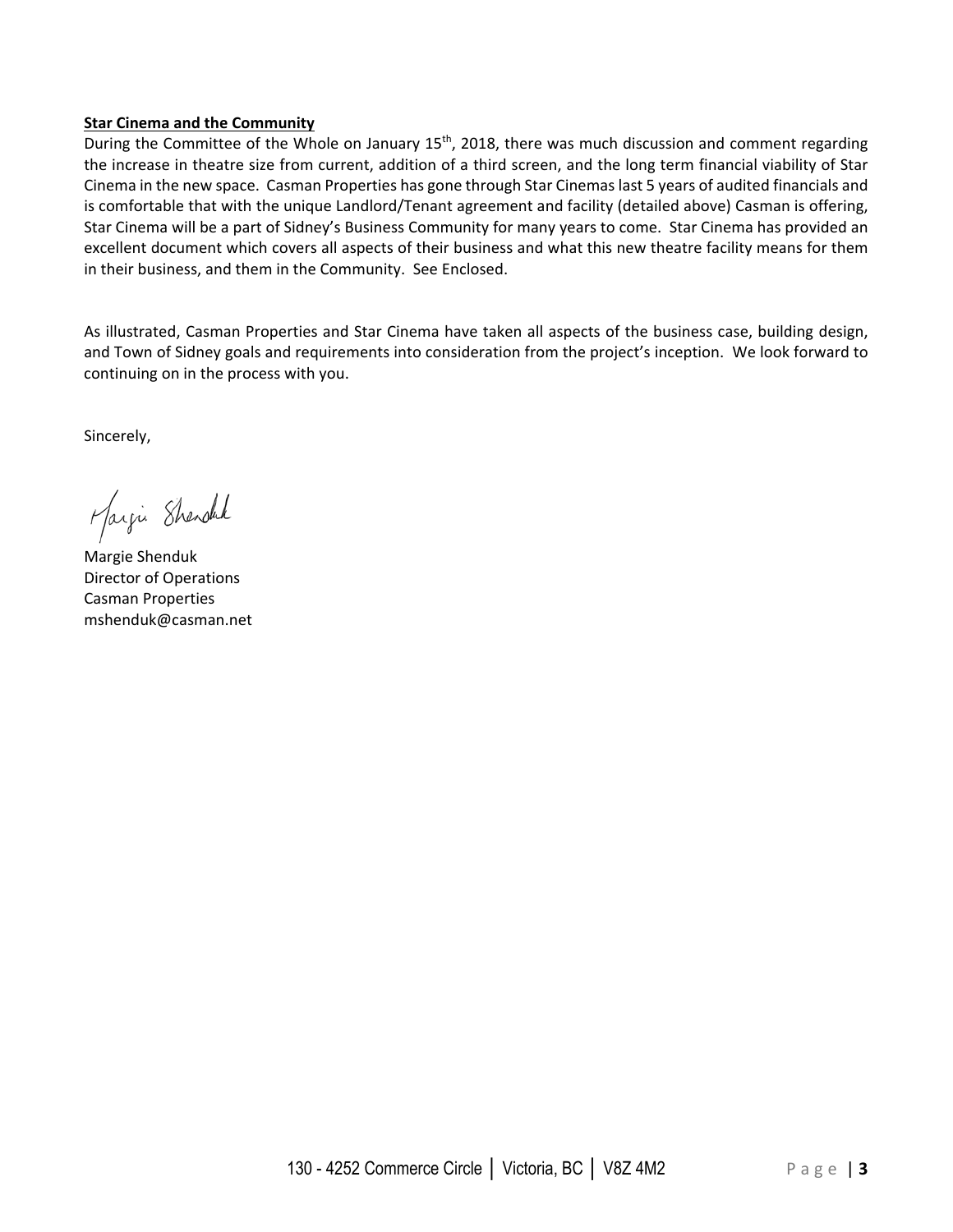

# **New Star Cinema at Cameo**

Currently Star Cinema is 5000 sq/ft. The proposed space for Star Cinema in Cameo is 7250 sq/ft

### **Table of Contents:**

- 1. **People are still going to the movies** (p.2)
	- a. General cinema statistics
	- b. Star Cinema statistics
- 2. **Ability to have three screens** (p.2)
	- a. Three-screen theatre is imperative for the long-term viability of Star Cinema
	- b. Cost‐effective expansion
	- c. Expand and diversify demographics
	- d. Additional screen vs. additional theatre capacity
	- e. Bringing back the love seats
	- f. Private screening, film festivals, special events and fundraisers
	- g. Sidney Film Society
- 3. **Increased lobby space** (p.4)
- 4. **Community Investment** (p.4)
- 5. **A community amenity** (p.5)
- 6. **Parking** (p.6)
- 7. **Prevent Isolation for Seniors** (p.6)
- 8. **Community feedback** (p.7)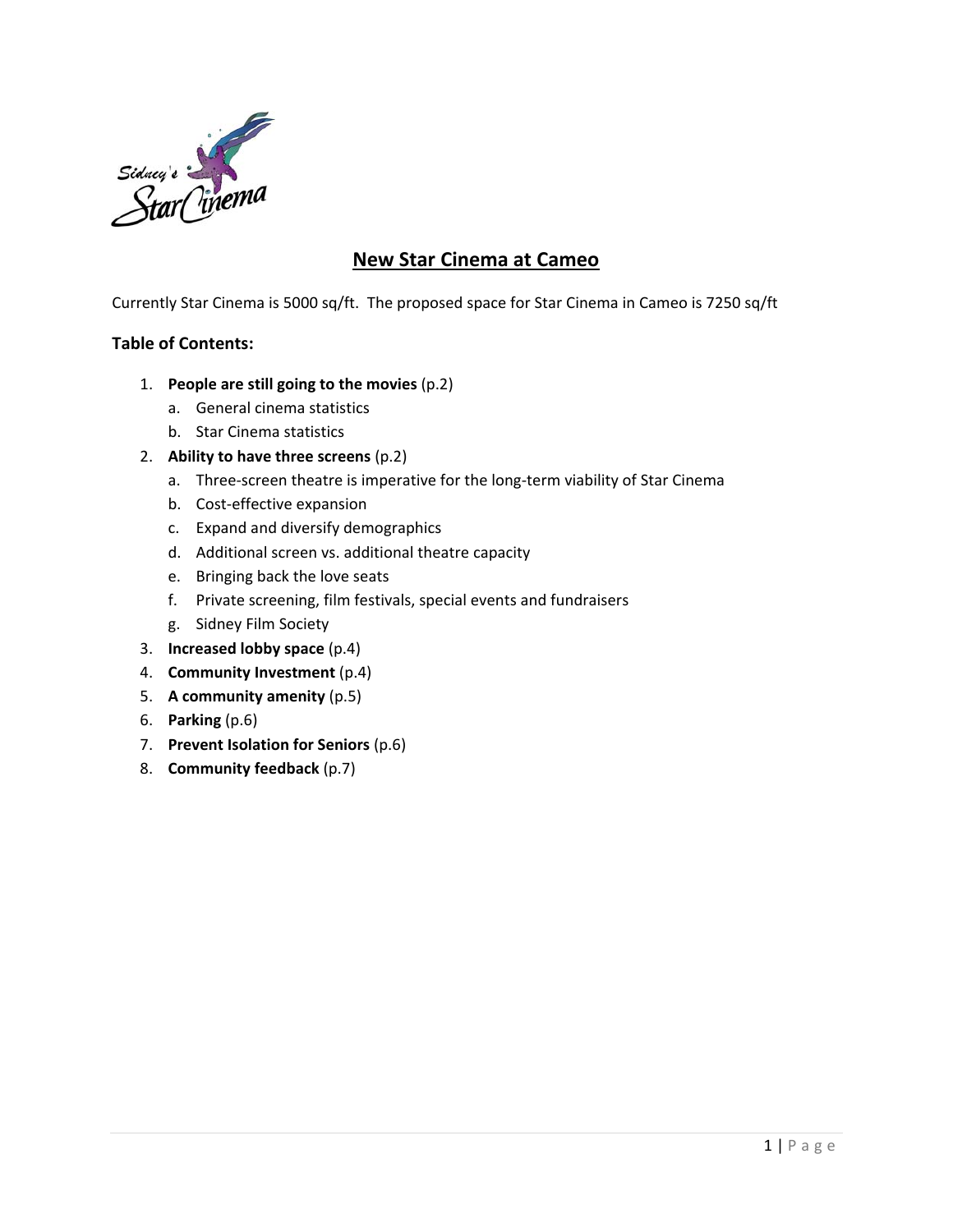### **1. People are still going to the movies:**

### *General Cinema Statistics:*

- ‐ According to the MPAA's 2016 Theatrical Market Statistics
	- $\triangleright$  In 2016, 71% of the Canadian population went to watch a film at a movie theatre (a 2% increase from 2015)
	- $\triangleright$  Individuals who go to the cinema once a month or more continue to drive the movie industry, accounting for 48 percent of all tickets sold in Canada
	- $\triangleright$  Demographics: 12 -17 and 18 24-year olds attend the most movies per year

#### *Star Cinema Statistics:*

- ‐ From 2013 to 2017, Star Cinema experienced an increase of 25% in sales (even without raising their prices).
- Star Cinema has incredibly loyal and consistent patrons who attend films on a weekly and monthly basis.
- Star Cinema steadily entertains tourists and visitors staying at the local marinas and hotels.
- ‐ Star Cinema offers an unique and personal experience for moviegoers unlike any other theatre in the Greater Victoria Area. A distinctive feature of Sidney, people travel from all over the region and Gulf Islands to watch films at Star Cinema.

#### **2. Ability to have three screens:**

- **A three‐screen theatre is imperative for the long‐term viability of Star Cinema.** The film industry has changed a lot throughout the years resulting in greater restrictions and demands that are challenging for smaller, independent theatres like Star Cinema. It is not uncommon for film companies like Disney or Fox to demand theatres play four weeks of one film without being allowed to share the screen with any other film. For theatres like Star Cinema who serve a smaller population, an increase in variety of the films they offer, while still being able to open larger films that require a longer stay, is the key to maintaining and increasing revenue and therefore their longevity.
- **Cost‐effective expansion**. Regardless if Star Cinema added a third screen, the square‐ footage of the new theatre would need to increase. Washrooms requirements have changed from 20 years ago and Star Cinema's new theatre would require a washroom increase even if they maintained their current seat capacity. Additionally, Star Cinema's current lobby is inadequate and needs to be increased, as well as their concession area. These required increases to the theatre's square footage would result in an increase to their rent yet would not guarantee an increase to revenues. Therefore, the addition of the third screen provides a cost-effective solution to these required increases.
- **Expand and diversify demographics.** Currently seniors and families with young children make up the largest demographics of Star Cinema audiences. As a result, the films that Star Cinema plays primarily caters to these audiences. With the addition of a third screen, Star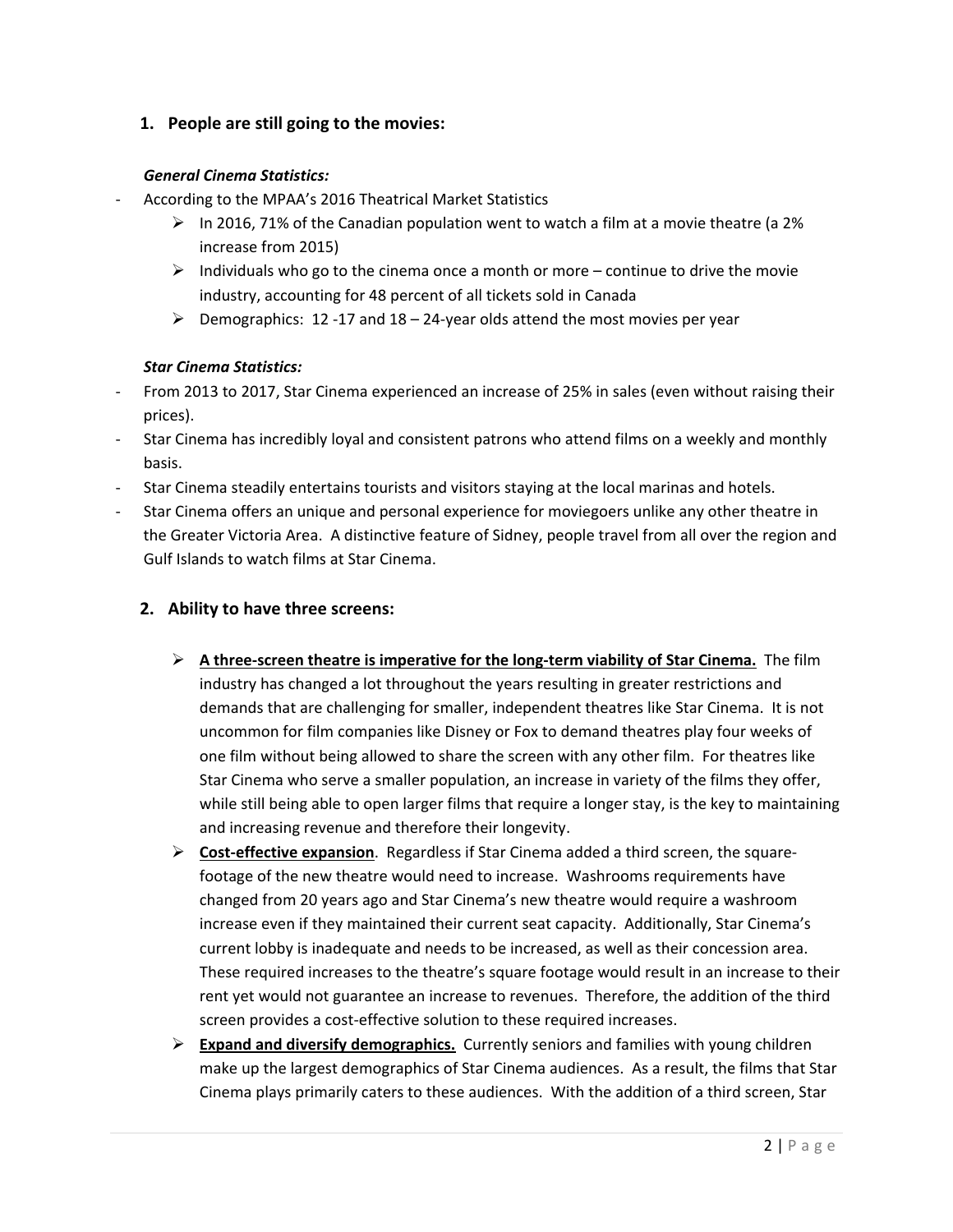Cinema will be able to increase the variety of the films they offer and reach out to audiences they are currently underserving (i.e. youth and young adults).

- 20 years ago, when the Town of Sidney first approached Sandy Oliver to open a theatre in Sidney it was because they wanted more activities for youth to have access to in Sidney. However, at that time, it was underestimated the number of seniors who craved entertainment and cultural experiences without having to drive to Victoria. The addition of the third screen will allow Star Cinema to continue provide entertainment options for seniors as well as better fulfill the original mission of opening a theatre in Sidney.
- Movie theatres heavily rely on concession sales. Families, youth and young adults are statistically more likely to purchase concession items. Therefore, providing increased programming for these demographics will boost concession sales for Star Cinema.
- **Additional screen vs. additional theatre capacity**. Currently, Star Cinema's two theatres have a combined capacity of 300 seats (fixed and non‐fixed). The inclusion of the third screen will only increase the capacity of Star Cinema by an additional 20 – 50 seats. Furthermore, movie theatres rarely run at 100% capacity. In fact, it is rare for Star Cinema to play two concurrent sellout shows. Therefore, the addition of a third screen would not cause a significant increased strain on the current parking issue in Sidney. The primary purpose of the third screen is to improve the variety of programming Star Cinema can offer, which is key to their ongoing viability.
- **Bringing back the love seats!** Star Cinema had overwhelmingly positive feedback when they had couches in their theatres for their temporary seating and hear frequently from their patrons how they miss the couches. The additional third theatre be furnished with new loveseats and cozy chairs to recreate that unique and desired experience.
- **Private screening, film festivals, special events and fundraisers.**
	- *Private screenings*: The third screen will provide Star Cinema with the flexibility to host more private film screening for schools, businesses, birthday parties and individual groups. These screenings provide an additional revenue stream for Star Cinema, which in turn allows them to keep their prices at an affordable rate for their regular patrons.
	- *Festivals and Special events*: Currently the Star Cinema has hosted screenings for the Victoria Film Festival, ArtSea Festival, Sidney Literary Festival, Seniors Day, Family Day, National Canadian Film Day, The Metropolitan Opera, etc… Not only does Star Cinema receive positive feedback from the Sidney community about being part of these festivals and special events, they also provide Star Cinema with the ability to reach out to new patrons and bring people from surrounding communities to Sidney. A third screen will give Star Cinema the ability to be part of more film and arts‐based festivals and offer unique cultural experiences to the Sidney community.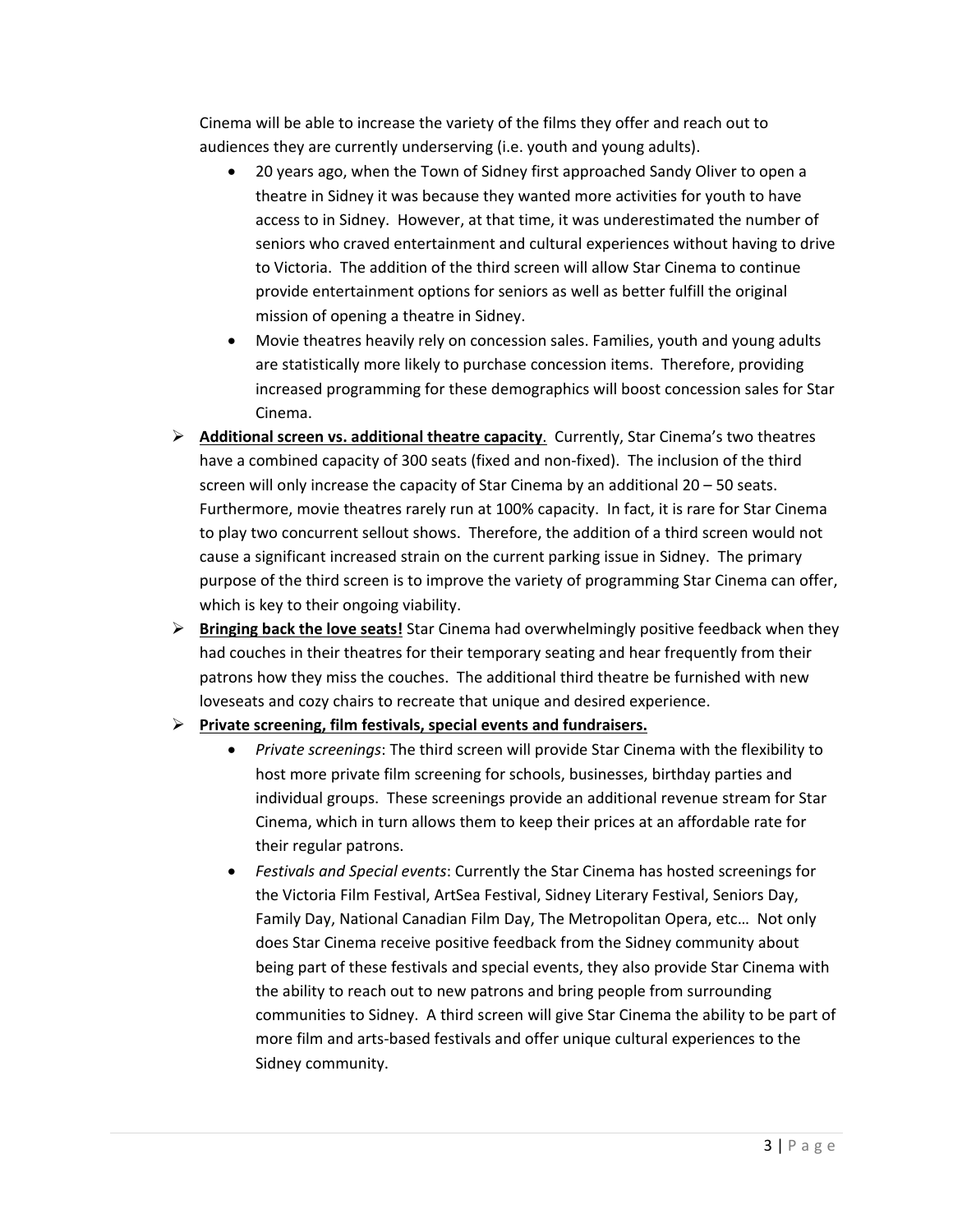- *Fundraisers*: Star Cinema regularly hosts film screening fundraisers for various non‐ profits and community groups in Sidney and across the Greater Victoria Area. Hosting these fundraisers at a discounted rate for non‐profits is one way Star Cinema gives back to the community. Star Cinema will be able to work with more non‐profits and community groups to host fundraisers with a third screen.
	- In 2017, Star Cinema hosted fundraisers and special screenings for various non‐profits including Grandmothers for Africa, ME (Chronic Fatigue Syndrome) awareness, Island Kids Cancer Association, Cat's Cradle, Victoria Sexual Assault Centre, Air Cadets, Sidney Preschool, among others.
- **Sidney Film Society.** The long‐term goal of Star Cinema is to become a more community‐ oriented/community‐owned theatre and increase business practices/strategies that give back to community. As part of this goal, Star Cinema intends on creating the Sidney Film Society that will offer more community programming for the residents of Sidney. A third screen will give Star Cinema the flexibility needed to pursue these goals.

## **3. Increased lobby space**

- ‐ Currently the lobby of Star Cinema is just 20ft x 14ft, which is much too small for the current needs of the cinema, resulting in various accessibility issues. On a busy night, Star Cinema can have over 100 people crammed into its small lobby. Additionally, many of the Star Cinema customers have mobility aids (i.e walkers, wheelchairs, scooters), which take up added space.
- With the proposal new cinema, Star Cinema will be able to increase their lobby size significantly, in turn increasing the accessibility and functionality of the theatre. A larger lobby will allow patrons, especially those with mobility aids, to move around with greater ease and space, add more lobby seating for patrons, especially those with mobility issues, to sit as they wait for their theatre to open, improve customer flow, and eliminate line‐ups that make patrons wait outside (regardless of the weather).

## **4. Community Investment**

- ‐ Five years ago, Star Cinema patrons raised \$185,000 to keep the theatre doors open. This \$185,000 investment paid for new digital projectors for Star Cinema. In 2013, theatres were mandated to switch over to digital projectors from film projectors. At \$80,000 per projector, Star Cinema could not afford to purchase these projectors without support. Multiple independent theatre closed during this time because they could not afford the cost of the projector switch over. The \$185,000 also allowed Star Cinema to purchase new theatre seats as their previous seats were over 30 years old and received many complaints about how uncomfortable their seats were.
- The incredible generosity that Star Cinema received at this time is a true testament to how much the residents of Sidney and beyond care about this theatre and wanted to see it stay in the community.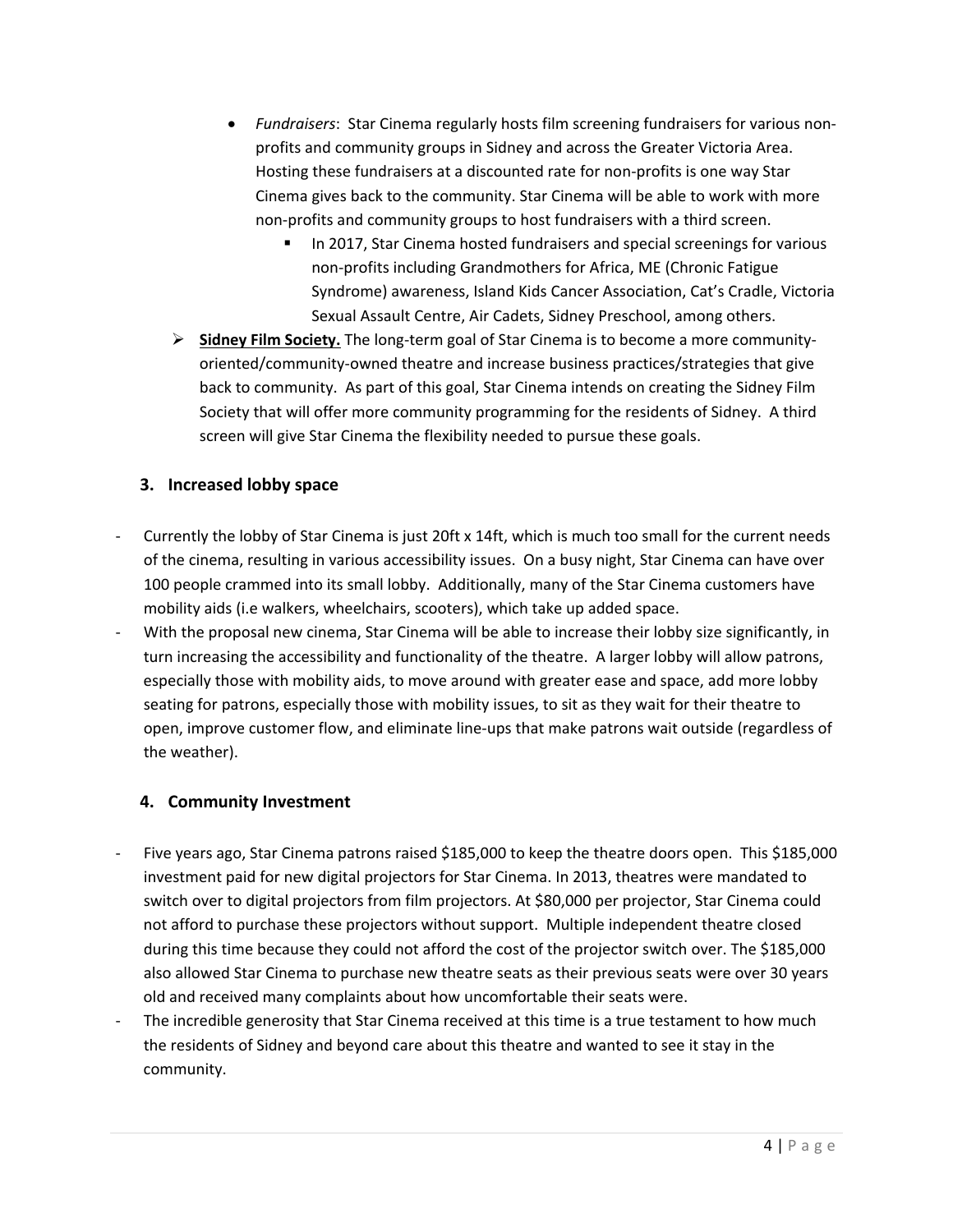‐ Ensuring the ongoing viability of Star Cinema is ultimately how we can continue to honour and value the tremendous investment the community has already put in the theatre.

## **5. A community amenity:**

There are numerous ways you can define what a community amenity is. However, common definitions include something that "create[s] a more complete community" and "brings cultural importance" to the community. Star Cinema easily falls into that description.

- Time and time again, Star Cinema hears from the community how important the theatre is to them and the difference it's made for them to have a local cinema.
- ‐ Star Cinema also hears from the local business community how Star Cinema helps bring patrons to their stores, restaurants and coffee shops.
- ‐ Additionally, we cannot underestimate the cultural importance of bringing film to a community, "[films] have the power to express a culture's ideals and shape them. Art, especially film, is important because it gives us the ability to form lasting human connections through by letting us share our experiences with each other." (*Nathan Rohe, 2017*)
- ‐ In a study about the impact of local cinemas, the researchers concluded that local cinemas *(Film Hub Scotland, Research Project: The Impact of Local Cinema* :
	- $\triangleright$  play a crucial part in fostering a "sense of place" for their communities as key venues with a community focus.
	- $\triangleright$  play an important social inclusion role, particularly for elderly people who would otherwise not have the opportunity to watch films "for them" in an easily accessible "traditional" environment.
	- $\triangleright$  Special events and activities target various community groups which would otherwise be excluded. Film festivals, special screenings and educational initiatives often reach underserved subgroups of the population
	- $\triangleright$  make an important social contribution to their local communities through the provision of volunteering opportunities.
	- $\triangleright$  offer affordable leisure options for families, with fewer concerns over travel and food costs than other activities. The cinemas are seen as safe, secure venues fostering independence among young people.
	- $\triangleright$  provide a strong social function as a meeting place and centre in which to socialise.
	- $\triangleright$  widen the range of cinema-going opportunities for local residents, enhancing local cultural life.
	- $\triangleright$  contribute to the vitality and vibrancy of town centres, encouraging the evening economy and increasing footfall. This often has a positive impact on safety and security.
	- $\triangleright$  contribute to the local economy through audience and visitor spend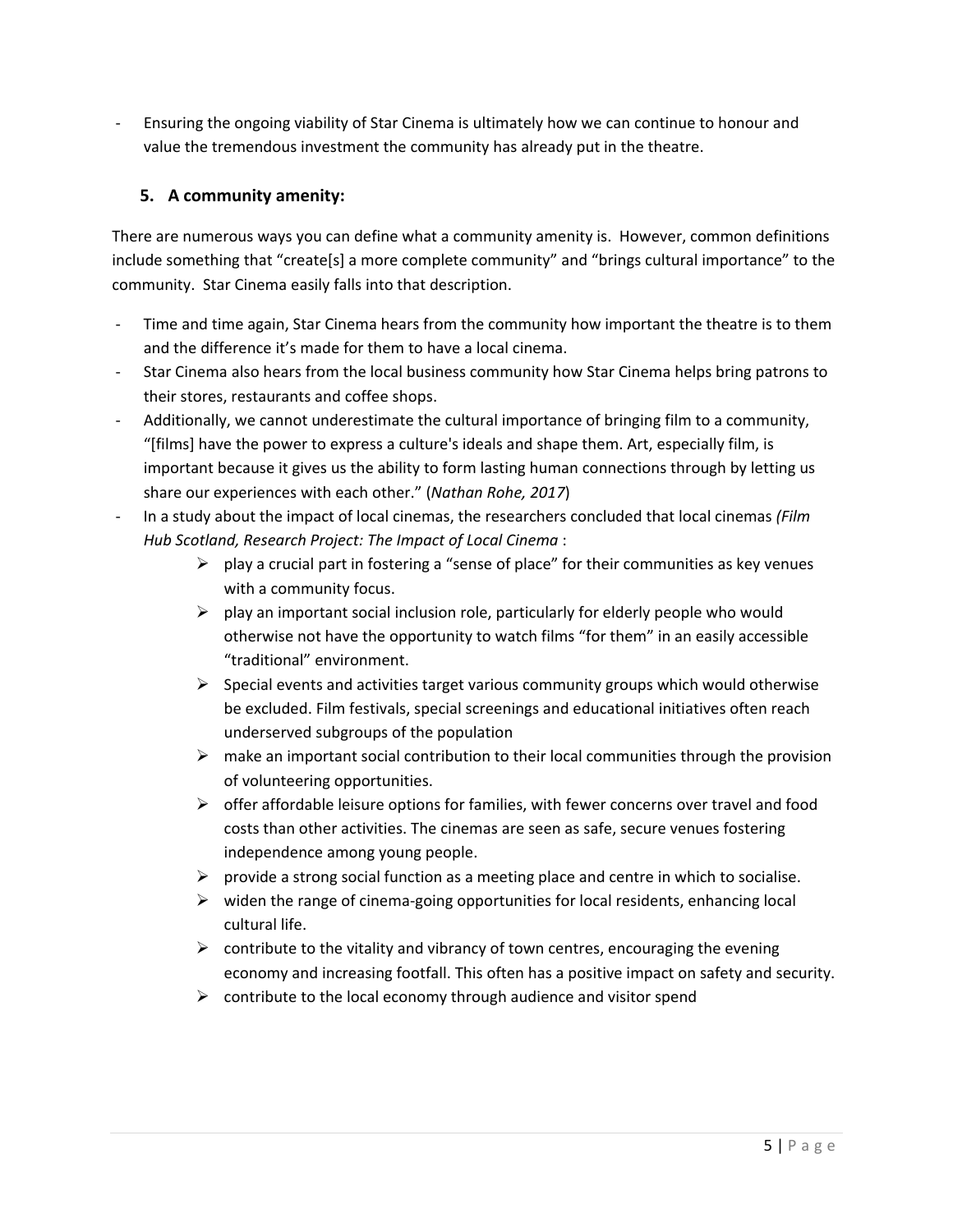### **6. Parking:**

- ‐ The evenings are the peak business hours for Star Cinema. As evenings are outside the hours of operation for most businesses and offices in Sidney, parking is rarely a concern.
- Star Cinema's weekday matinees are on Tuesdays, Wednesdays, and Thursdays. Occasionally there will be matinees on Mondays and Fridays due the holidays or ProD days at the schools. Generally, weekdays matinees have 2pm and 2:30pm start times, so patrons are typically at the theatre between the hours of 1:30pm to 4pm.
	- $\triangleright$  The weekday matinees cater to the senior population of Sidney. Seniors make up 75%-90% of tickets sales for the weekday matinees.
	- $\triangleright$  Weekday matinees are a way Star Cinema has increased the accessibility of their theatre. Star Cinema heard form many of their patrons who are seniors that they do not feel comfortable going out at night and that matinees are the only option for them. Additionally, the Wednesday matinees play with closed captions for people who are deaf or hard of hearing.
	- $\triangleright$  In 2017, Star Cinema received the Jeanette Hughes Accessibility Award because of these types of business practices.
	- $\triangleright$  The weekday matinees also bring in an additional revenue for Star Cinema which is critical for their ongoing viability.

### **7. Prevent Isolation for Seniors:**

Attending a film at Star Cinema provides a social outlet for many people. People feel at home at Star Cinema and it offers a friendly, familiar, personal experience for folks. This can be especially important for seniors as social isolation can become a common occurrence.

### *Government of Canada (Report on the Social Isolation of Seniors)*

 $\triangleright$  The social isolation of seniors can cause communities to suffer a lack of social cohesion

*The Council solicited the views of stakeholders and seniors to identify some of the most common risk factors. They were as follows:*

- $\triangleright$  lack of awareness of or access to community services and programs;
- $\triangleright$  loss of sense of community;
- $\triangleright$  lack of accessible and affordable transportation options was mentioned in all regional roundtables as one of the most important issues;

#### *Preventing and/or Reducing Social Isolation of Seniors*

 $\triangleright$  There was general agreement on the need to recreate a sense of community to encourage interactions and connections among neighbours and the larger community.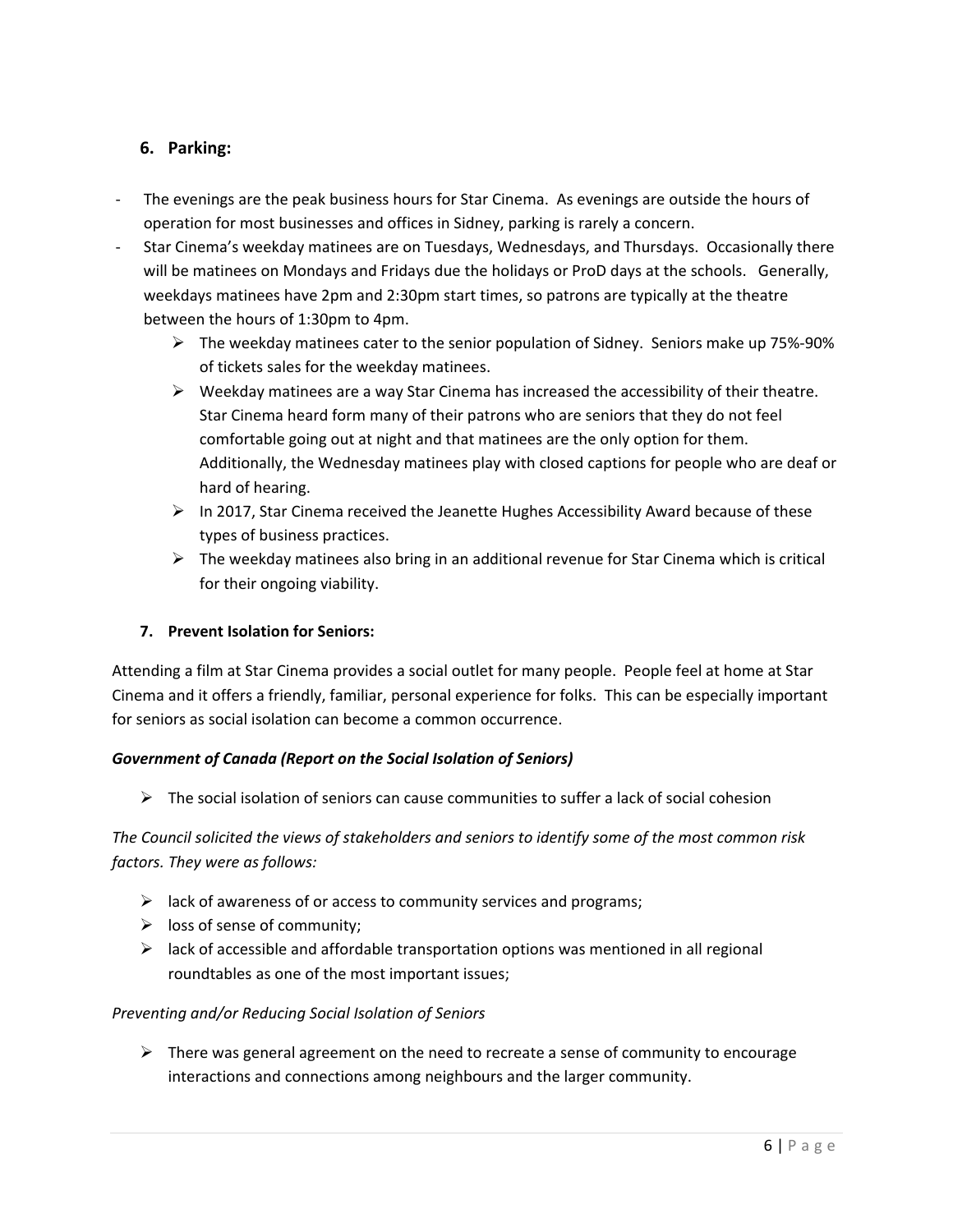# **8. Community Feedback:**

### *An important part of Sidney:*

"But most of all, I love that although we are your customers, the Star feels like it belongs to us and our town. You are a big part of our community; a real treasure and we appreciate you more than you could *know."*

*"My life would not be as rich without the Star."*

*"I am going to make a point of coming here as often as I can."*

*"I absolutely love our little village cinema…enough so that I can go almost once a week."*

*"The Star is a treasure for those on the peninsula and Saanich."* 

*"The Star is an integral part of Sidney's charm."*

*"Sidney has many good attractions and amenities, from the Museum to the Mary Winspear, but in our opinion, right at or near the top is the Star Cinema."*

*"I think the Sidney Star Cinema is a great asset to the town."*

"If I has to name the three best things about Sidney, the Star Cinema would be one of them. Maybe even right at the top. You are a big part of what makes the town so special, and why *people agree that they love spending time in Sidney."*

*"To lose our theatre would diminish the overall charm of our town."*

"I truly believe that Sidney benefits from having a theatre. It is one of the few places in out *town that people of all ages gather for entertainment…It adds culture to our community. It delights people who are visiting. I am proud of our little theatre."*

# *A place for families:*

*"My son never wants to go to any other theatres and always loves watching movies here with me. Thanks for great memories with my best guy and for a movie theatre that feels homey!"*

"I have a daughter who has lived in Sidney most of her 9 years on the planet and going to movies at the Star has been one of her greatest joys in childhood. She has special needs and the *Sandy at he Star has provided a movie experience for her and countless of her friends, that makes going to the movies, a familiar, cozy, safe and less over‐whelmed opportunity."*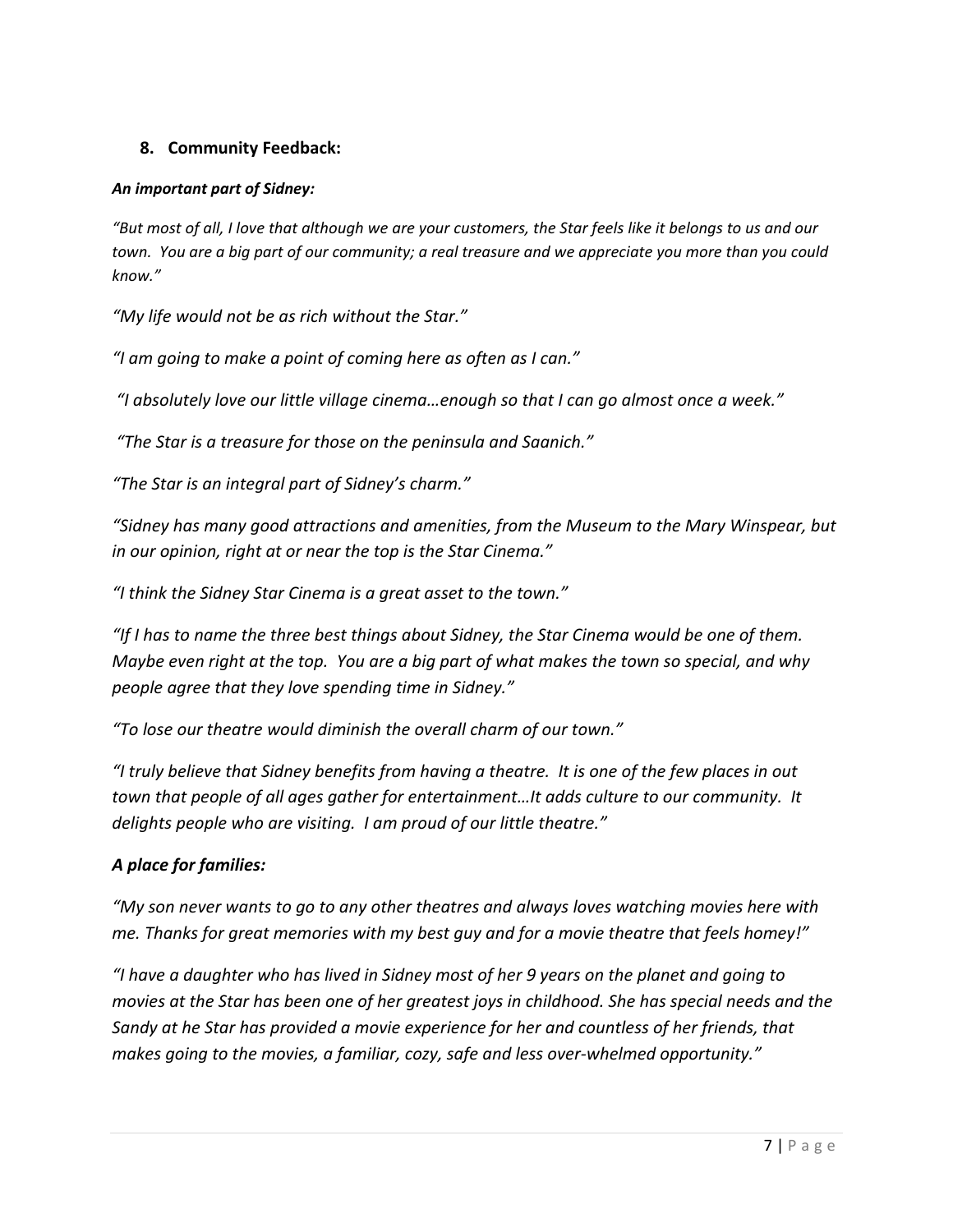*"So many luxuries get taken away from us in our small town, especially for families, which is why families move away to other communities that are more family oriented."*

### *Brings business to Sidney:*

*"This is healthy for our local economy as it invites us out of our homes; something that we would do if it meant a trip to Victoria."*

"Love taking the time to travel from James Bay to Sidney to go to the Star Cinema! It is like stepping back in time to the theaters of our younger years. Happy to support a local theater. I *am one of your #1 fans."*

*"The Star is our source for movies and entertainment in the evenings…Although we live near Saanichton, Sidney is our place of choice for shopping and entertainment."*

*"Many of us combine a matinee performance with going out to dinner afterwards to thus making a very pleasant social outing."*

*"If it wasn't for the Star we'd be heading to Victoria for dinner and a movie dates."*

"We frequent the Star Cinema every chance we get - we prefer it over going to the big theatres *in Victoria as it's always felt more personal ‐ more familiar."*

## *Need for an bigger lobby:*

*"The proposed redevelopment of your current site will, I hope, see an expansion of the lobby, which is often overcrowded and inefficient."*

*"I'm hoping that in your new location you will have a suitable sized lobby so we do have a suitable sized lobby so we don't have to line up outside or be so crowded in the lobby."*

### *An accessible theatre:*

*"We appreciate that you have matinee performances every day enabling those of us who do not wish to drive or go out at night, to still be able to enjoy a movie."* 

*"A great cinema with a lot of heart and a lifesaver for those who are physically overwhelmed by* the in-your-face big screens & big sound of other venues who noneless love going to a movie.

*"There are not many towns where you can walk a few blocks and catch all the most recent movie hits at very appealing prices."*

### *Supports the community:*